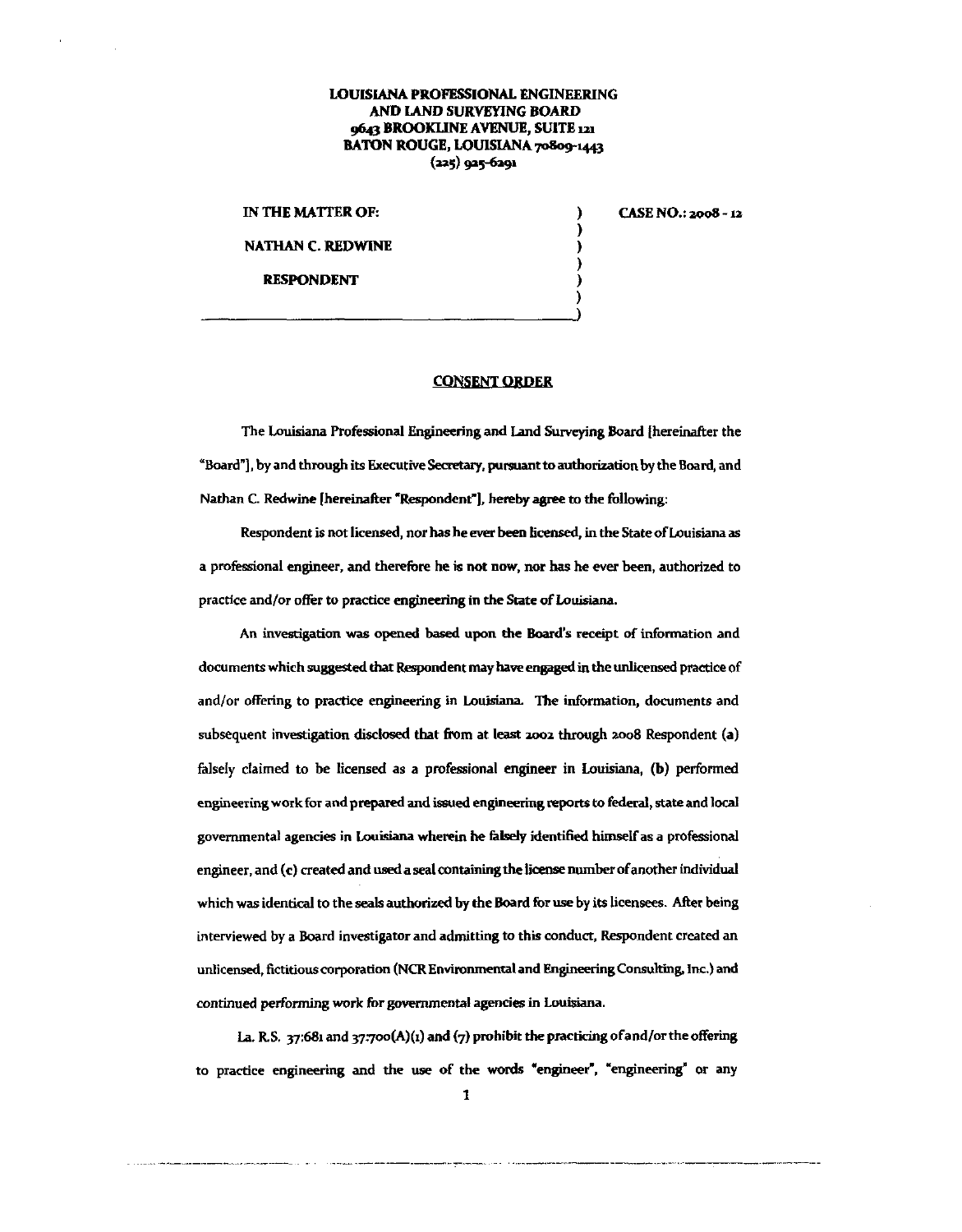**modification or derivative thereof in a person's name or fonn of business or activity in the**  State of Louisiana without proper licensure. La. R.S. 37:700(A)(2) prohibits a person from **presenting or attempting to use as one's own the license, seal or stamp of another person. La.**  R.S.  $37:700(A)(4)$  prohibits a person from falsely impersonating any licensee of like or different name. La. R.S.  $37:700(A)(6)$  prohibits a person from using or attempting to use a seal or stamp which is deceptively similar to the seals or stamps authorized by the Board for use by its licensees. La. R.S.  $\frac{37}{700}(A)(8)$  prohibits a person from falsely claiming to be licensed by the Board. La. R.S. 37:700(H) permits the Board to take enforcement action against persons who violate La. R.S.  $37.68$  and  $37.700(A)(1)$ , (2), (4), (6), (7) and (8) upon a finding of guilt following the preferral of charges, notice and hearing and a majority vote of its entire membership authori2ed to participate in the proceeding. La. R.S. 37:681,  $37:700(A)(1)$ ,  $(2)$ ,  $(4)$ ,  $(6)$ ,  $(7)$  and  $(8)$  and  $37:700(H)$  were in effect at all times material hereto.

It is undisputed that Respondent (a) has never been licensed to practice and/or offer to practice engineering in Louisiana; (b) falsely claimed to be licensed as a professional engineer in Louisiana; (c) performed engineering work for and prepared and issued engineering reports to federal, state and local governmental agencies in Louisiana wherein he falsely identified himself as a professional engineer; (d) created and used a seal containing the license number of another individual which was identical to the seals authorized by the Board for use by its licensees; and (e) created an unlicensed, fictitious corporation (NCR Environmental and Engineering Consulting, Inc.) and continued performing work for **governmental agencies in Louisiana.** 

*By* **letter dated August zs, 2.008, the Board gave notice to Respondent that it was**  considering the preferral of charges against Respondent on the grounds that he may have violated (a) La. R.S. 37:681 and 37:700 $(A)(i)$  and  $(7)$ , relative to the practicing of and/or offering to practice engineering and the use of the words "engineer", "engineering" or any **modification or derivative thereof in a person's name or form of business or activity in the**  State of Louisiana without proper licensure, (b) La. R.S.  $37:700(A)(2)$ , relative to the **presenting or attempting to use as one's own the license, seal or stamp of another person, (c)**  La. R.S.  $37:700(A)(4)$ , relative to the false impersonation of any licensee of like or different name, (d) La. R.S. 37:700(A)(6), relative to the use or attempted use of a seal or stamp which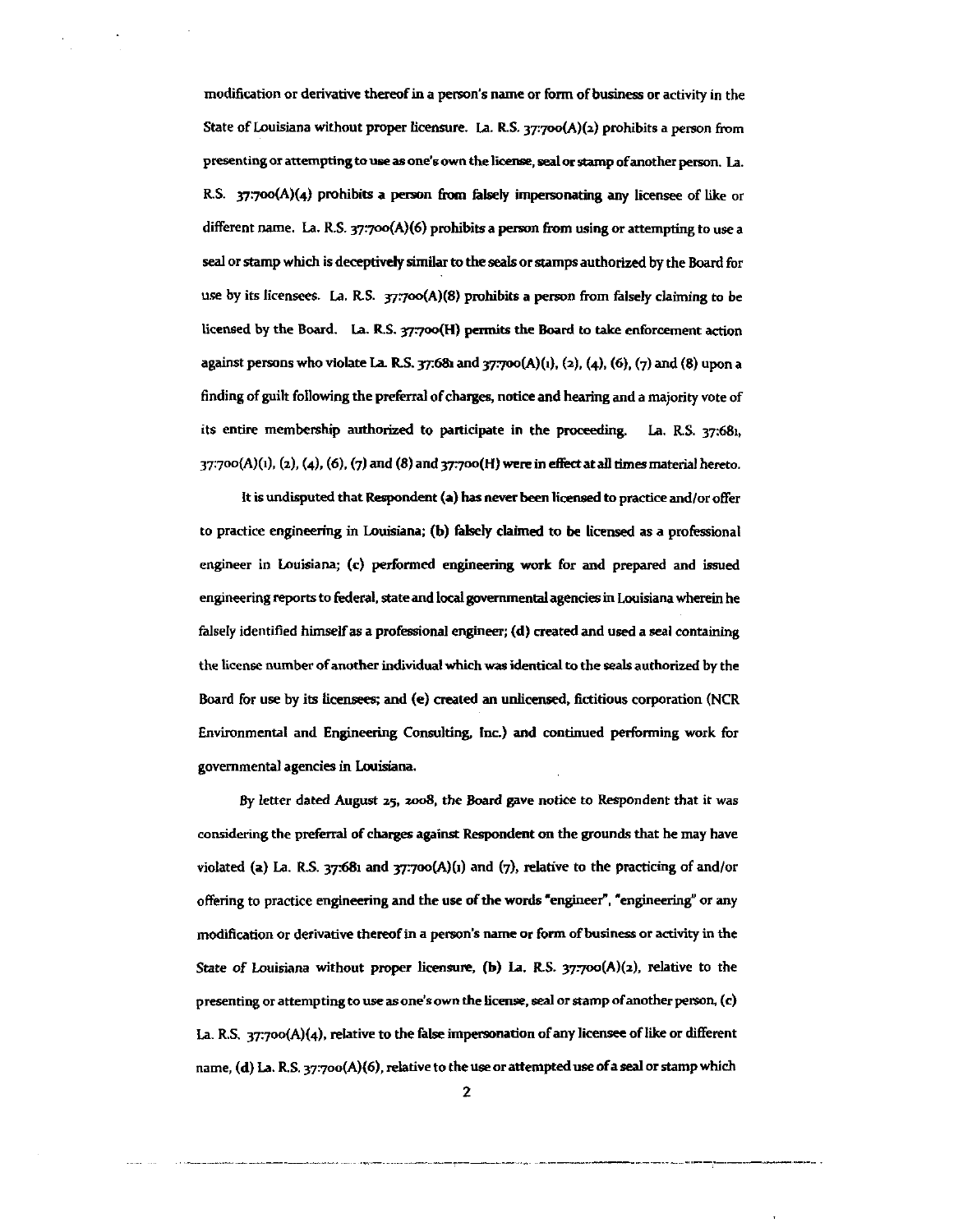is deceptively similar to the seals or stamps authorized by the Board for use by its licensees and (e) La. R.S.  $37:700(A)(8)$ , relative to falsely claiming to be licensed by the Board.

Pursuant to La. R.S.  $37700(D)(1)$ , by a unanimous vote at its regular meeting on january 12, 2009, the Board (a) preferred charges against Respondent for allegedly violating the provisions of La. R.S. 37:681 and 37:700(A)(1), (2), (4), (6), (7) and (8), and (b) directed that an enforcement hearing be held on March 23. 2009 in order that the Board may determine whether or not Respondent is in fact guilty of violating the above cited statutes and/or rules and what, if any, enfuroement action is appropriate. The March 23. 2009 bearing **was continued.** 

On April 9, 2009, Respondent was arrested and accused of filing false public records misrepresenting himself as a professional engineer on documents submitted to the Louisiana Department of Environmental Quality.

By Bill of Information filed in the Nineteenth Judicial District Court, Parish of East Baton Rouge, State of Louisiana, on August 25, 2009, in Docket No. 8-09-0834, Respondent was charged with three felony counts of filing false public records in violation of La. RS. 14:133. On July 6, 2010, Respondent entered guilty pleas to these charges.

On September 7. 2010, Respondent was sentenced by the Nineteenth Judicial District Court to the custody of the Department of Public Safety and Corrections, for three years at hard labor on each count, to run concurrent. The Court suspended the execution of sentence and placed Respondent on active, supervised probation for five years. In addition to the general terms and conditions of probation as provided in La. C.Cr.P. Art. Sgs., the Court imposed special conditions of probation that Respondent  $(i)$  pay  $$55.00$  per month to the Department of Public Safety and Corrections, Division of Probation and Parole, to defray the cost of supervision; (2) do not engage in any work that requires a professional license or any special certification; (3) take out one 8-page ad in the major newspapers in Shreveport, Natchitoches and Baton Rouge indicating the conviction for filing false records and that Respondent claimed to be an engineer, but is not and never has been an engineer; (4) serve  $250$  hours of litter detail;  $(5)$  pay \$1,000.00 fine on each count and court costs of \$227.25.

The hearing in the captioned matter was rescheduled for November 23, 2010.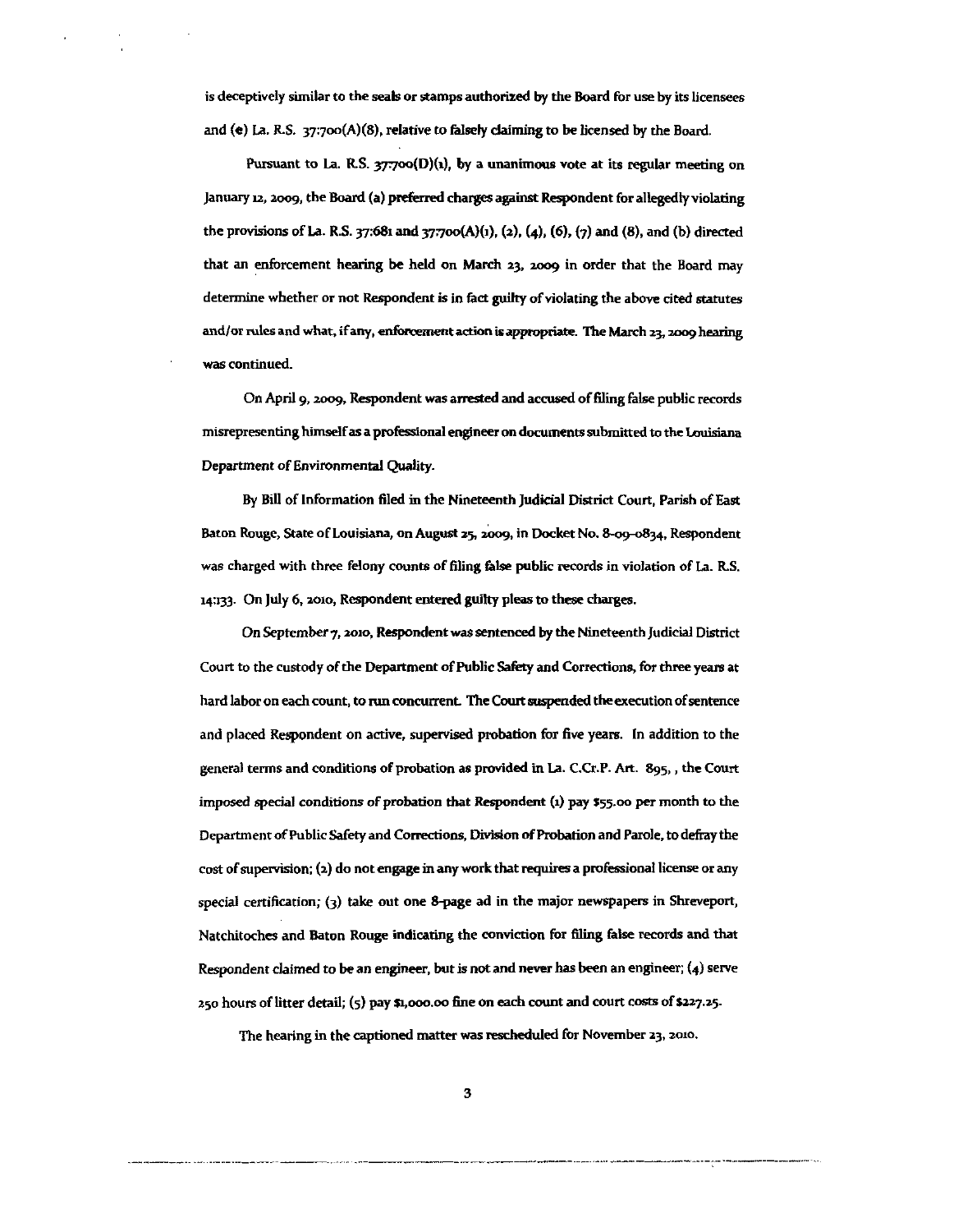Wishing to dispense with the need for further enforcement action and to conclude the instant proceeding without further delay and expense, fur the putpase of this proceeding only, Respondent and the Board do hereby enter into this Consent Order, in which Respondent of his own free will consents to the issuance of a Consent Order by the Board, wherein Respondent agrees that  $(a)$  Respondent is assessed a fine of  $$5,000.00$ , the payment of which is suspended provided Respondent fully complies with all terms of this Consent Order and the Consent Order issued in case No. *:woB-89,* the default of which shall result in the inunediate reinstatement of the 55,ooo.oo fine, said fine reinstatement can be imposed by action of the Board Executive Secretary subject to the discretionary review of the Board; (b) Respondent will pay administrative costs of \$770.33, (c) Respondent will immediately cease and desist the practice of and/or offering to practice engineering and the use of the words **«professional engineer"', •p.E:, •engineer-', ·engineering• or any modification or derivative thereof in connection with his name or his finn's name or in describing his or his finn's credentials, business or activities in the State of Louisiana until such time as they are duly**  licensed by the Board, (d) he will immediately cease and desist the use of any seals or stamps **which contain the license number of another individual or which are similar to the seals or**  stamps authorized by the Board fur use by its licensees, and (e) a summary of this matter will be published in the Board's official journal, the Louisiana Engineer and Surveyor Journal, and reported to the National Council of Examiners fur Engineering and Surveying (NCEES), identifying Respondent by name.

Respondent admits to violations of the referenced statutes and/or rules regarding  $(a)$ the practicing of and/or the offering to practice engineering and the use of the words **"'engineer", "engineering" or any modification or derivative thereof in a person's name or fonn**  of business or activity in the State of Louisiana without proper licensure, (b) the presenting or attempting to use as one's own the license, seal or stamp of another person, (c) the false impersonation of any licensee of like or different name, (d) the use or attempted use of any seal or stamp which is deceptively similar to the seals or stamps authorized by the Board fur use by its licensees and (e) falsely claiming to be licensed by the Board. Respondent acknowledges awareness of said laws and/or rules and states that he will comply with all applicable laws and rules henceforth. Respondent has been advised of his right to be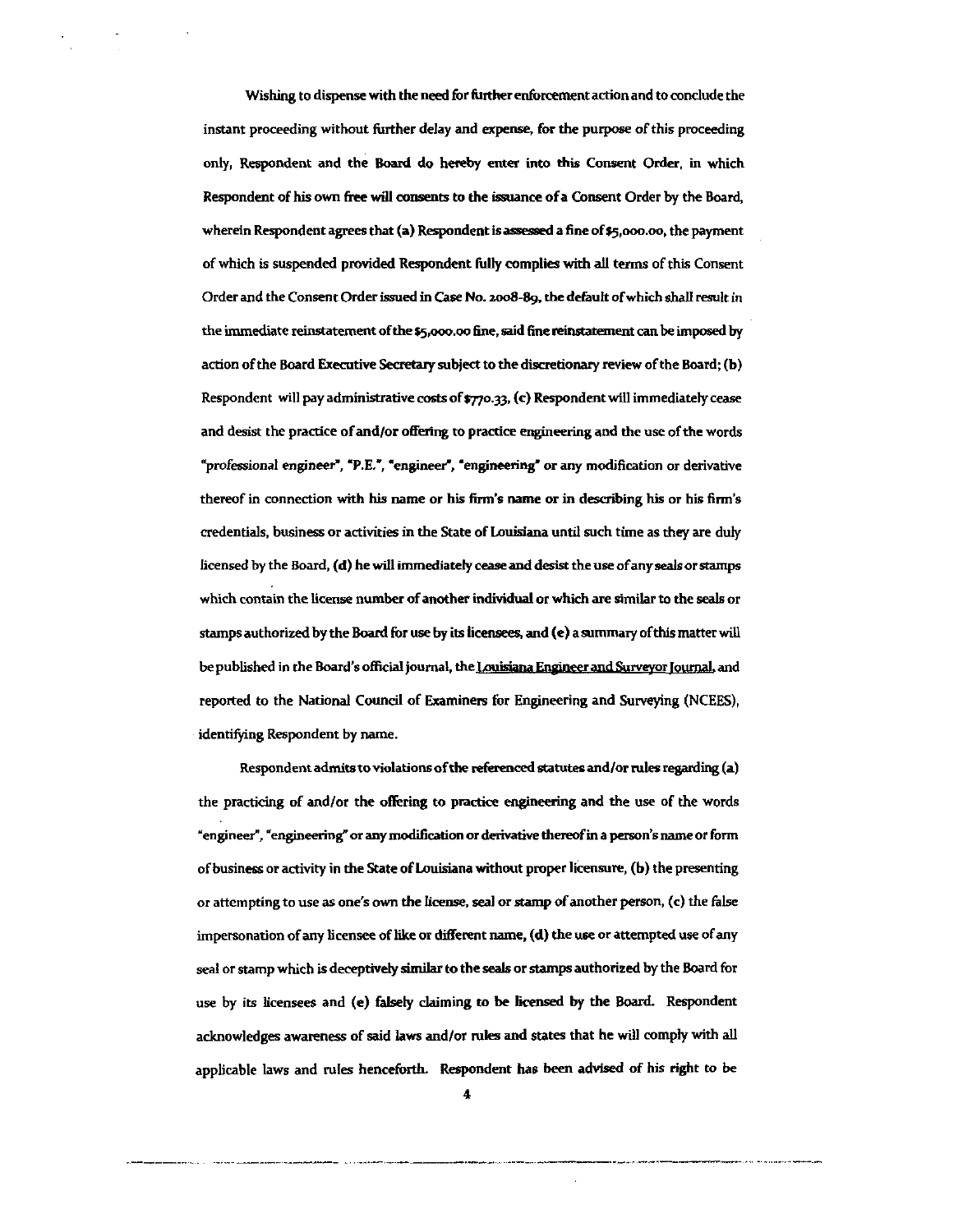represented by counsel before the Board and/or to appear at any hearing personally or by counsel and present witnesses and evidence in his own behalf, and he hereby waives this right and his right to appeal; and he states affirmatively that he has been afforded all administrative remedies due him under the law.

Therefore, in consideration of the foregoing and by his signing this Consent Order, Respondent does hereby waive his right to a hearing before the Board, to the presenting of **evidence and witnesses in his behalf, to Findings of Fact and Conclusions of Law in this case,** and to judicial review of this Consent Order.

Respondent hereby represents (a) that he fully understands the meaning and intent of this Consent Order, including but not limited to its final and binding effect, (b) that he has **voluntarily entered into this Consent Order and that no other promise or agreement of any**  kind bas been made to or with him by any person whatsoever to cause the execution of this instrument and (c) that the sanctions set forth in this Consent Order do not prevent the Board from taking further disciplinary or enforcement action against Respondent on matters not specially addressed in this Consent Order.

WHEREFORE, the Louisiana Professional Engineering and Land Surveying Board and Respondent agree that:

1. Respondent is ordered to pay a fine of S5,ooo.oo, the payment of which is suspended provided Respondent fully complies with all terms of this Consent Order and the Consent Order issued in Case No. 2008-89, the default of which may result in the immediate reinstatement of the \$5,000.00 fine, said fine reinstatement can be imposed action of the Board Executive Secretary subject to the discretionary review of the Board; and

2. Respondent shall pay administrative costs of \$770.33, which shall be tendered to the Board by certified check payable to the Board, due upon the signing of this Consent Order; and

3. Respondent shall immediately cease and desist the practice of and/or offering **to practice engineering and the use of the words •professional engineer", "P .E.", "engineer", ''engineering" or any modification or derivative thereof in connection with his name or his**  firm's name or in describing his or his firm's credentials, business or activities in the State of Louisiana until such time as Respondent is duly licensed by the Board; and